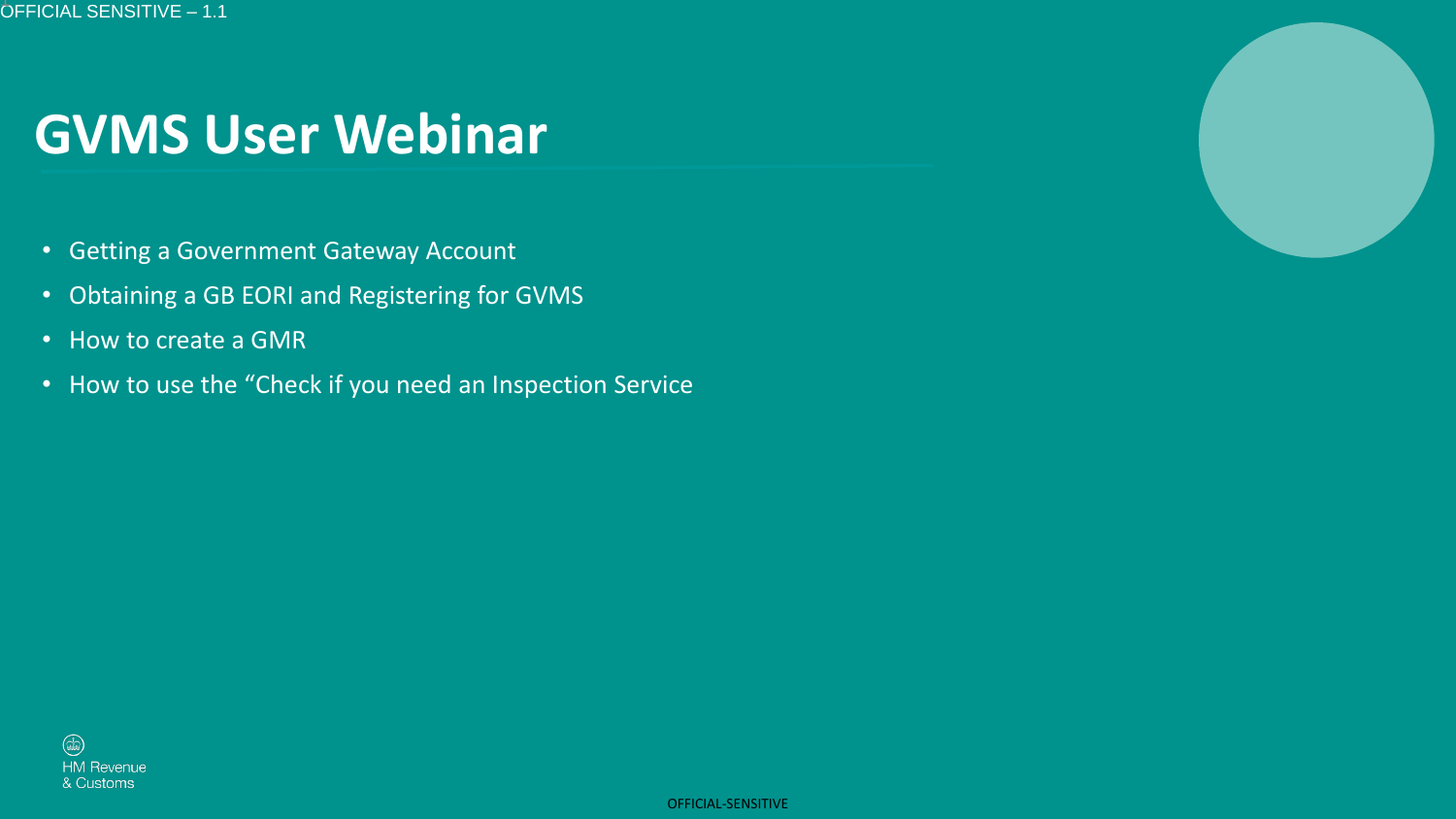# **Welcome**

- Thank you for joining today's webinar where we will walk through how you use the Goods Vehicle Movement Service registration and Goods Movement Reference (GMR) creation
- This webinar will focus on the "how" for GVMS and demonstrate:
	- How to register for a Government Gateway Account
	- How to obtain a GB EORI
	- How to Register for GVMS
	- How to complete a GMR
	- How to check if an inspection is required
- We will also pause briefly to conduct a survey around some of the screens you have seen today we would really appreciate your participation and feedback
- This is a Microsoft Teams Live Event where all except the speakers are muted to enable the event to flow if you have any questions please use the chat function and we will provide answers to these after the call

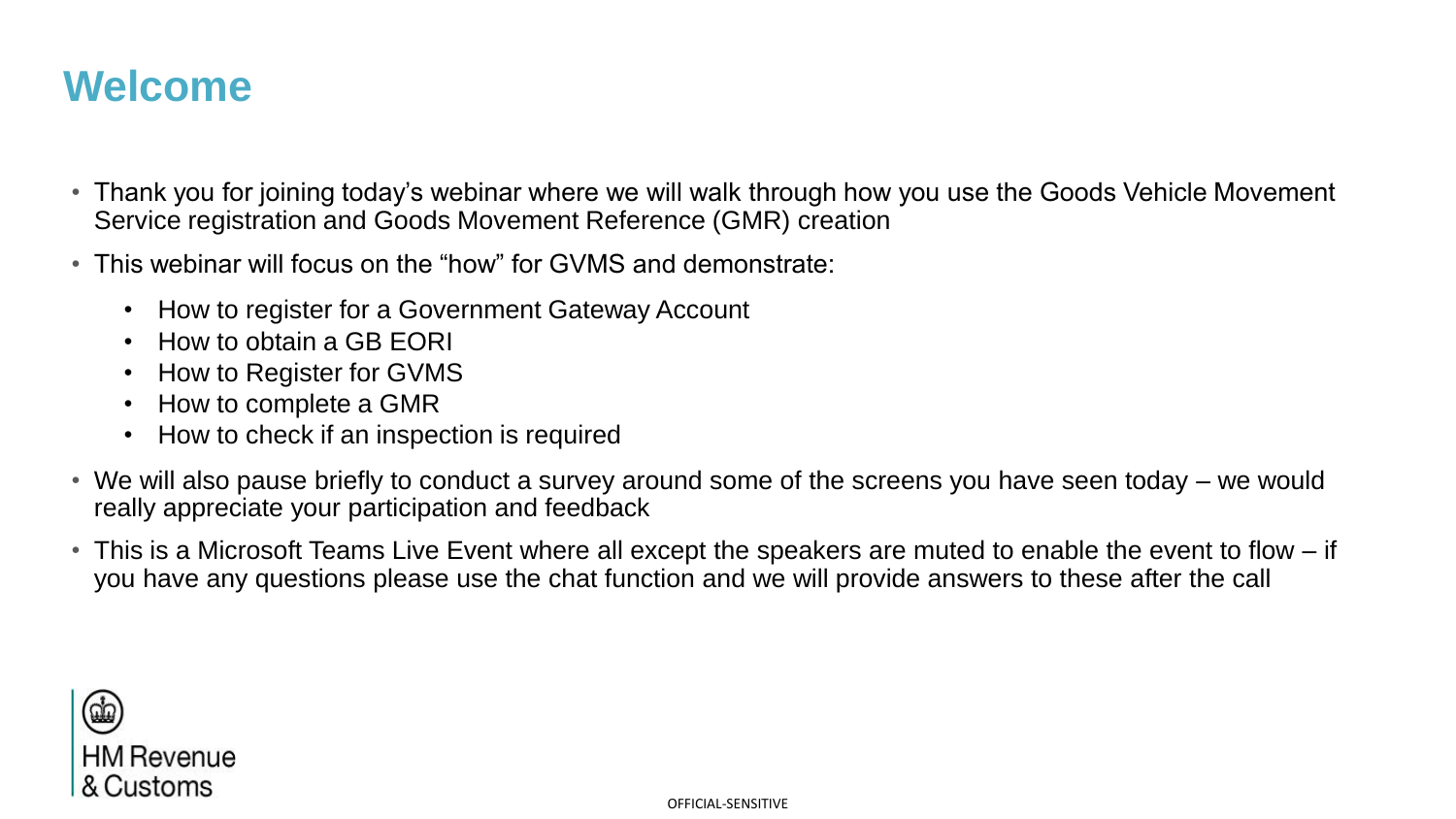# **Agenda**

| <b>N°</b> | <b>Subject</b>                                                                                           | <b>What will this cover?</b>                                                                           | <b>Presenter</b>                              |
|-----------|----------------------------------------------------------------------------------------------------------|--------------------------------------------------------------------------------------------------------|-----------------------------------------------|
| 01        | Welcome                                                                                                  | Scene setting for the day                                                                              | <b>Ged Webley</b>                             |
| 02        | What is GVMS/scope of GVMS/GVMS pre-<br>requisites                                                       | What is GVMS/Haulier definitions and pre-requisites                                                    | <b>Paul Earnshaw</b>                          |
| 03        | <b>Getting a Government Gateway Account</b>                                                              | <b>Government Gateway Credentials</b><br>$\left( \begin{matrix} 1 \end{matrix} \right)$                | <b>Stuart Murray</b>                          |
| 04        | Getting a GB EORI/Register for GVMS and<br>adding Team members to a Government<br><b>Gateway Account</b> | Get a GB EORI<br>Long/short GVMS registration journeys<br>Adding members to Government Gateway Account | <b>Richard Melbourne and Stuart</b><br>Murray |
| 05        | Import journey and creating a GMR                                                                        | An Import Journey and what should be entered in GMR                                                    | <b>Paul Earnshaw</b>                          |
| 06        | How to get and Create a Goods Movement<br>Reference (GMR)                                                | How to create a GMR, add customs declarations to it, identify errors and<br>finalise the GMR           | <b>Guy Robinson</b>                           |
| 07        | How to access and use the "Check if you need<br>an Inspection Service                                    | How to check the held/cleared status of goods using the link contained in a<br><b>GMR</b>              | <b>Guy Robinson</b>                           |
| 08        | And finally!                                                                                             | Survey, final thoughts and close                                                                       | <b>Ged Webley</b>                             |

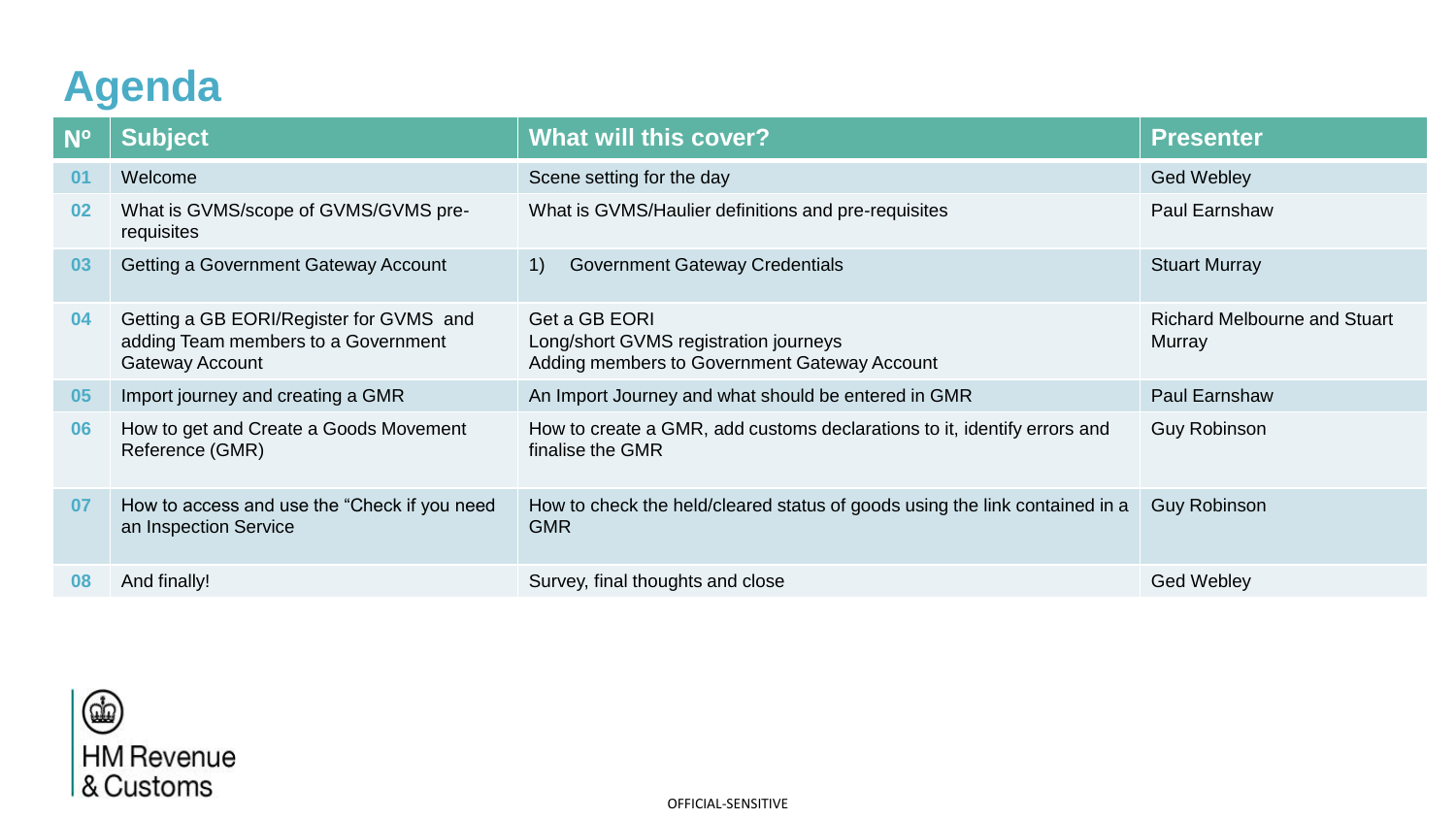# **What is GVMS?**

On 31/12/20 at 23.00 (Midnight Central European Time) the UK Government introduced a new IT platform called the Goods Vehicle Movement Service (GVMS) to support the Pre-Lodgement model for both imports and exports and to facilitate Transit movements.

The **pre-lodgement model** (developed as an alternative for where border locations may not have the space and infrastructure to operate temporary storage regimes) ensures that all declarations are pre-lodged before they board - this will maintain flow, especially at high volume RoRo locations

GVMS allow us to:

- $\circ$  Enable declaration references to be linked together so that the person moving the goods (e.g. a driver) only has to present one single reference (Goods Movement Reference or GMR) at the frontier
- $\circ$  Allow the linking of the movement of the goods to declarations, enabling the automatic arrival/departure of goods within HMRC systems.
- o Automate the Office of Transit function, marking the entry of goods into NI or GB
- o Allow notification of the risking outcome of declarations (held or cleared) in HMRC systems to be sent to the person in control of the goods by the time they physically arrive in NI or GB

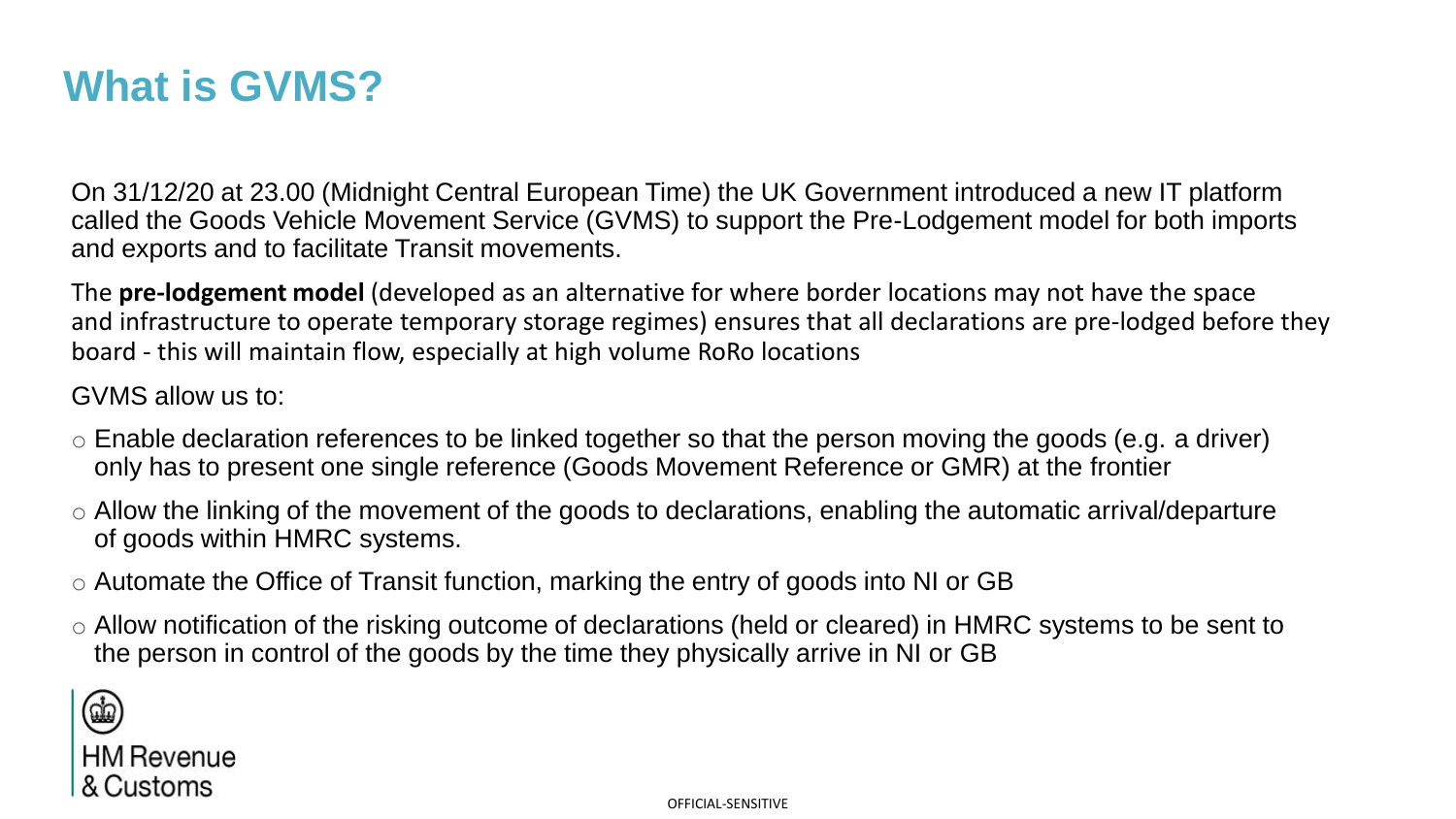# **GVMS and why it is important to me?**

GVMS is currently used for movements between Great Britain and NI (in both directions) and for Common Transit Convention Movements between EU and GB.

From 1 January 2022, full customs controls will apply to all goods moving between the EU and Great Britain. The GVMS system has been designed to enable fast and efficient movement of goods and will be used by most UK ports.

From 1 January, if you're not registered and attempt to move goods through a GVMS port, you won't be able to:

- Board the ferry or shuttle,
- Cross the EU/UK border, and
- Clear your goods through customs.

To find out which UK ports use GVMS, go to [List of ports using the Goods Vehicle Movement Service -](https://www.gov.uk/guidance/list-of-ports-using-the-goods-vehicle-movement-service) GOV.UK (www.gov.uk)

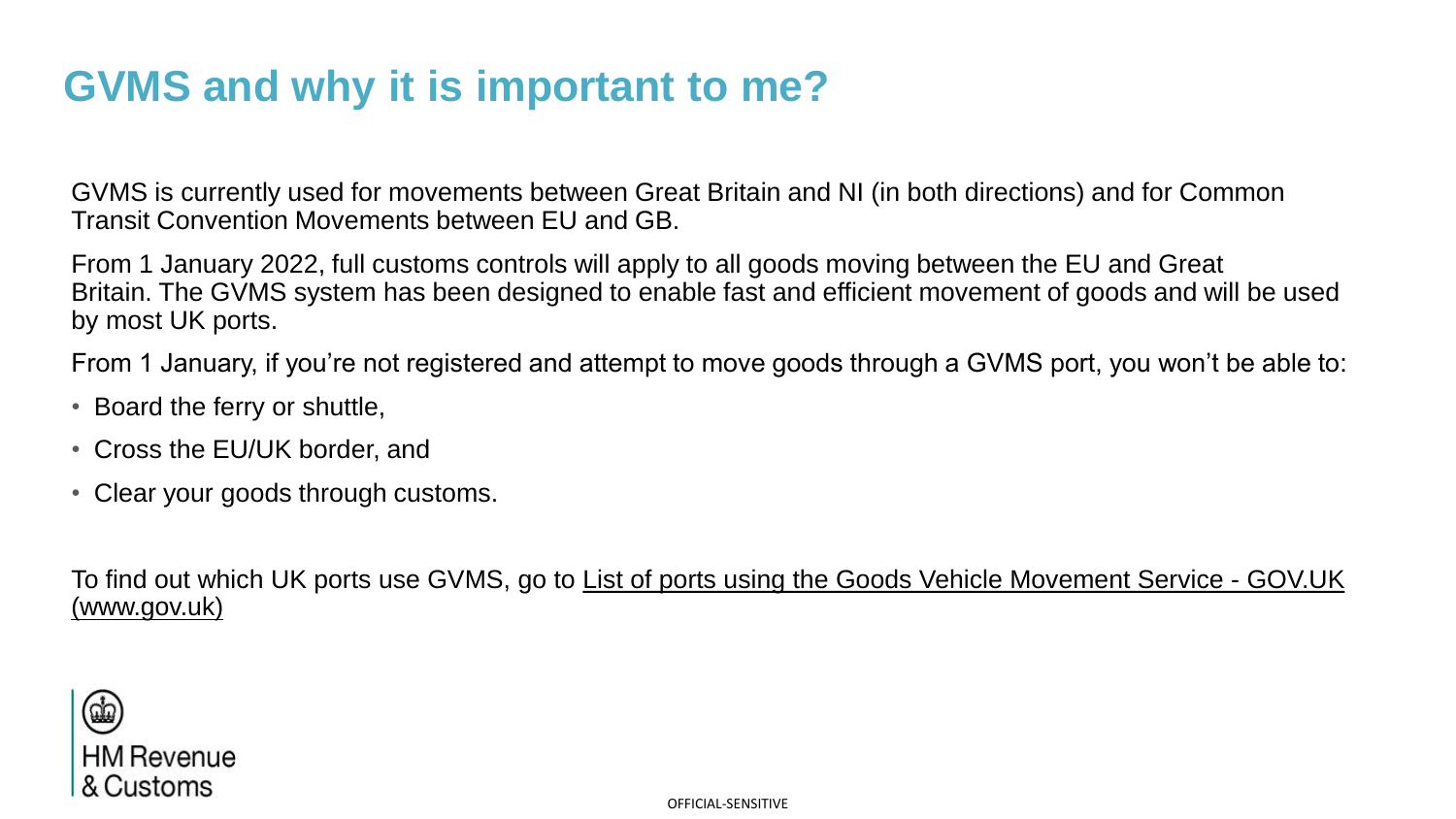# **Haulier Definitions and who should register**

Any Hauliers that move goods through [ports](https://www.gov.uk/guidance/list-of-ports-using-the-goods-vehicle-movement-service) that have adopted GVMS, whether based in the UK or Non-UK will need to register for GVMS. Hauliers may fall under one of the following definitions:

- An independent driver that transports goods and does their own customs paperwork
- A company that sub-contracts to pick up goods on behalf of another business
- A logistics business, hired to transport goods and complete customs processes on behalf of another business
- A large retail business, that transports and declares your own goods

We urge you to register for the service as soon as possible even if you don't use it yet – don't leave it until **December** 

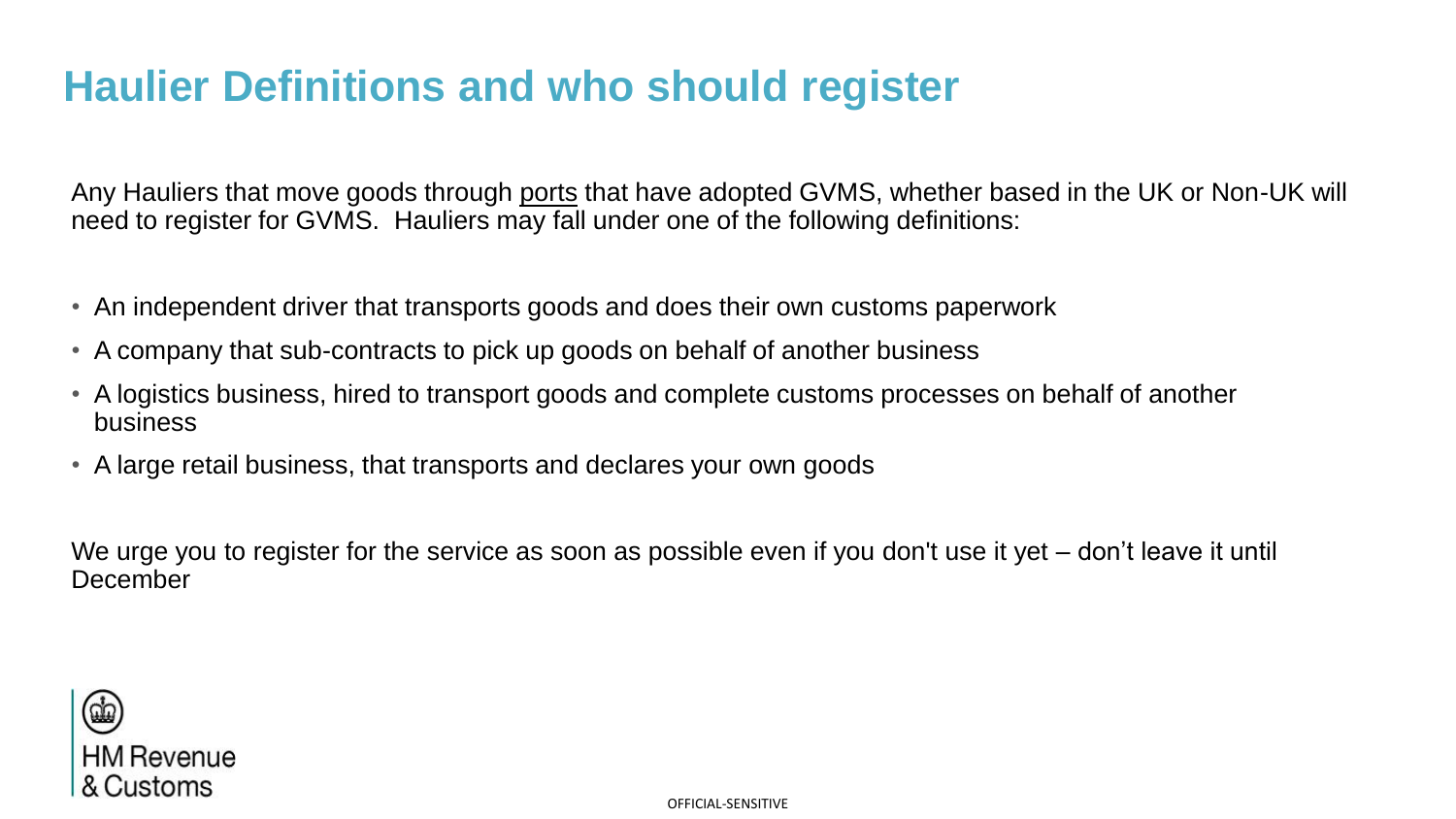# **GVMS Pre-requisites**

In order to use GVMS, Hauliers who will register for GVMS and create a Goods Movement Reference Number will need the following in place:

- o **A Government Gateway Account (this can be a new account or an existing account, however this must be the account used to create the GB EORI)**
- o **A GB EORI**
- o **Access to GVMS**

As mentioned at the beginning of todays' session will be running through the "how" and we will be covering how you can obtain all of the above now

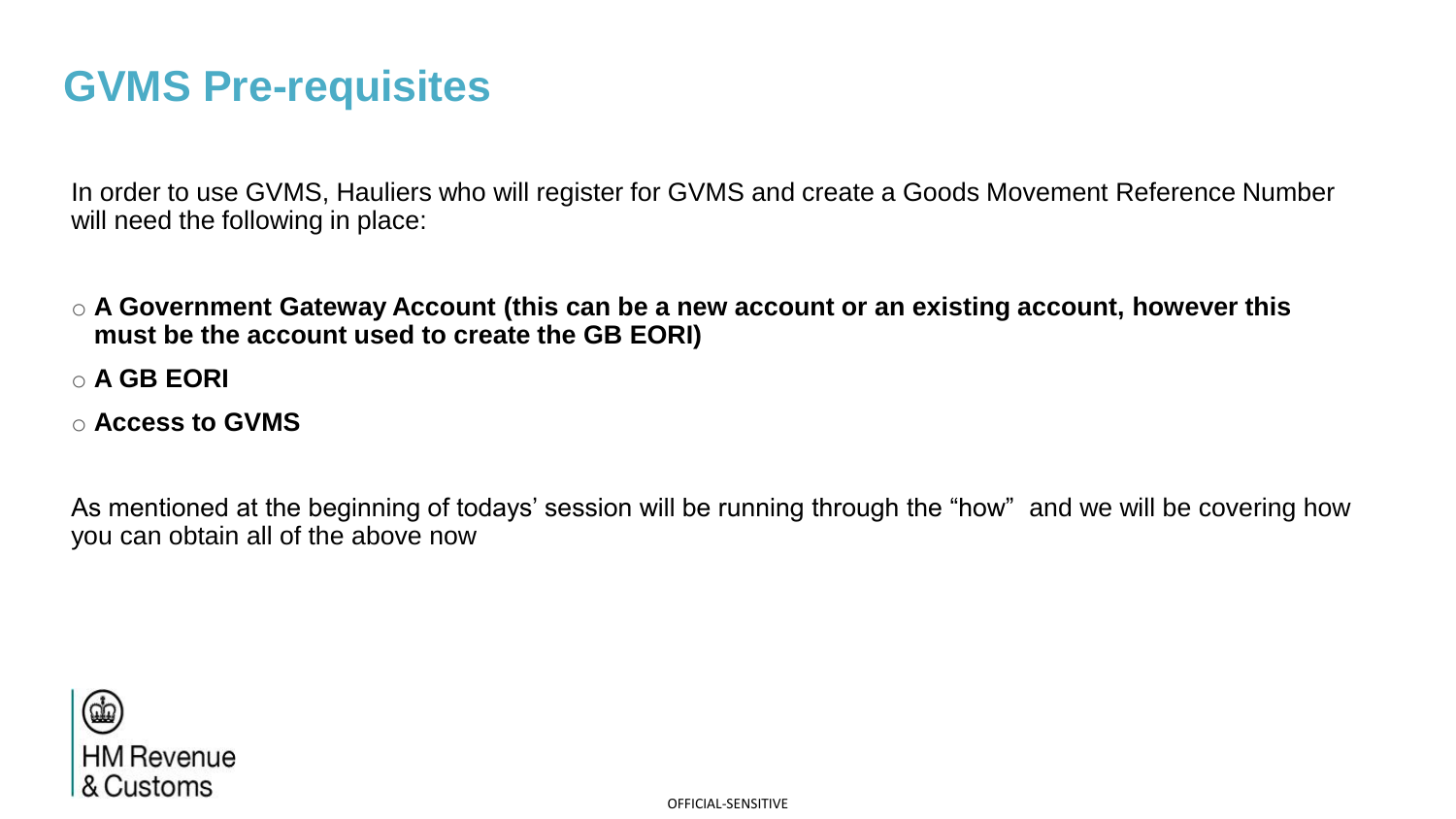

# **Getting a Government Gateway Account**

# **Presenter - Stuart Murray**

**20 October 2021**

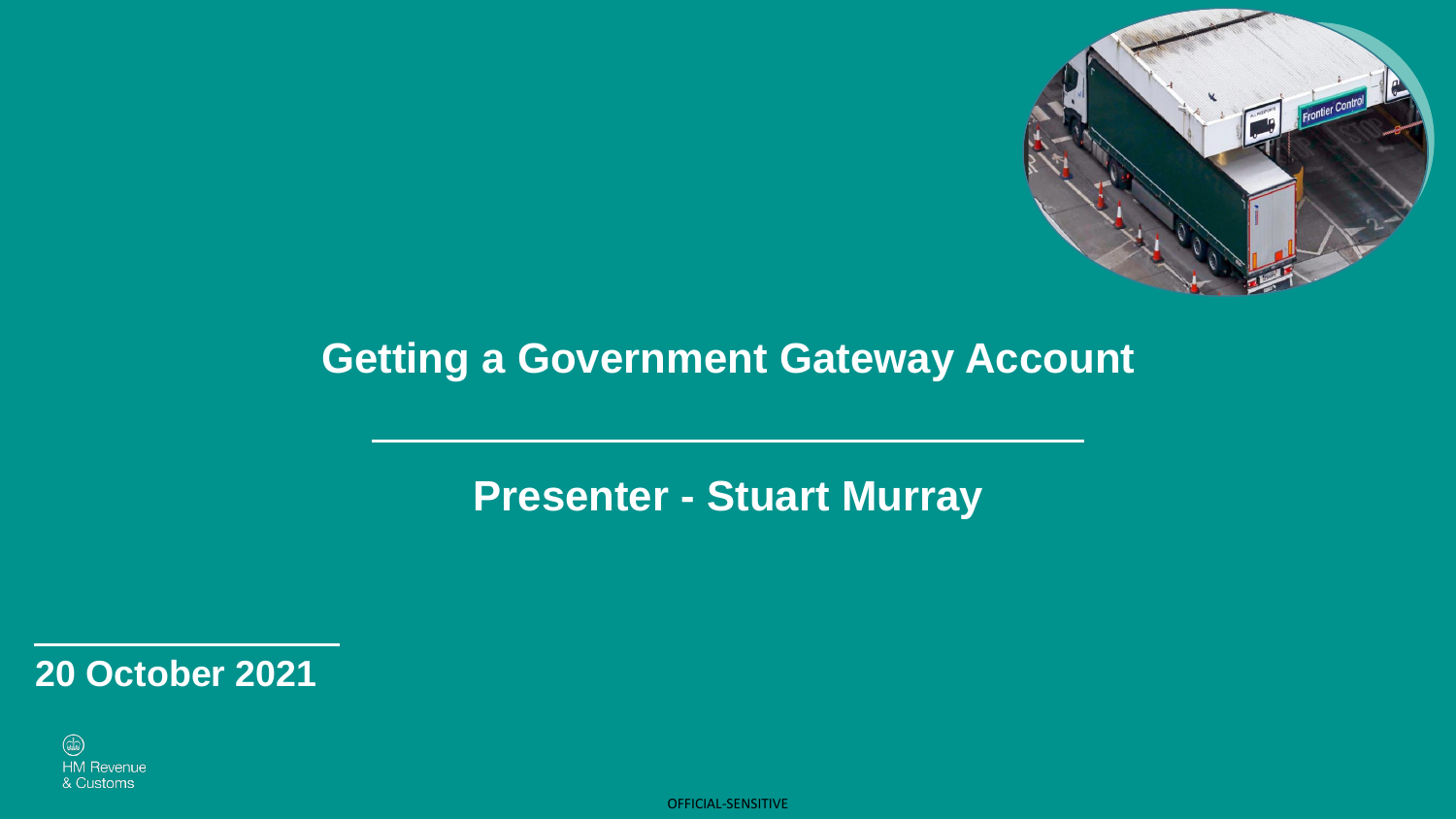

**Getting a GB EORI Registration Journeys for GVMS Adding additional users to a Government Gateway Account**

### **Presenters - Richard Melbourne/Stuart Murray**

**20 October 2021**

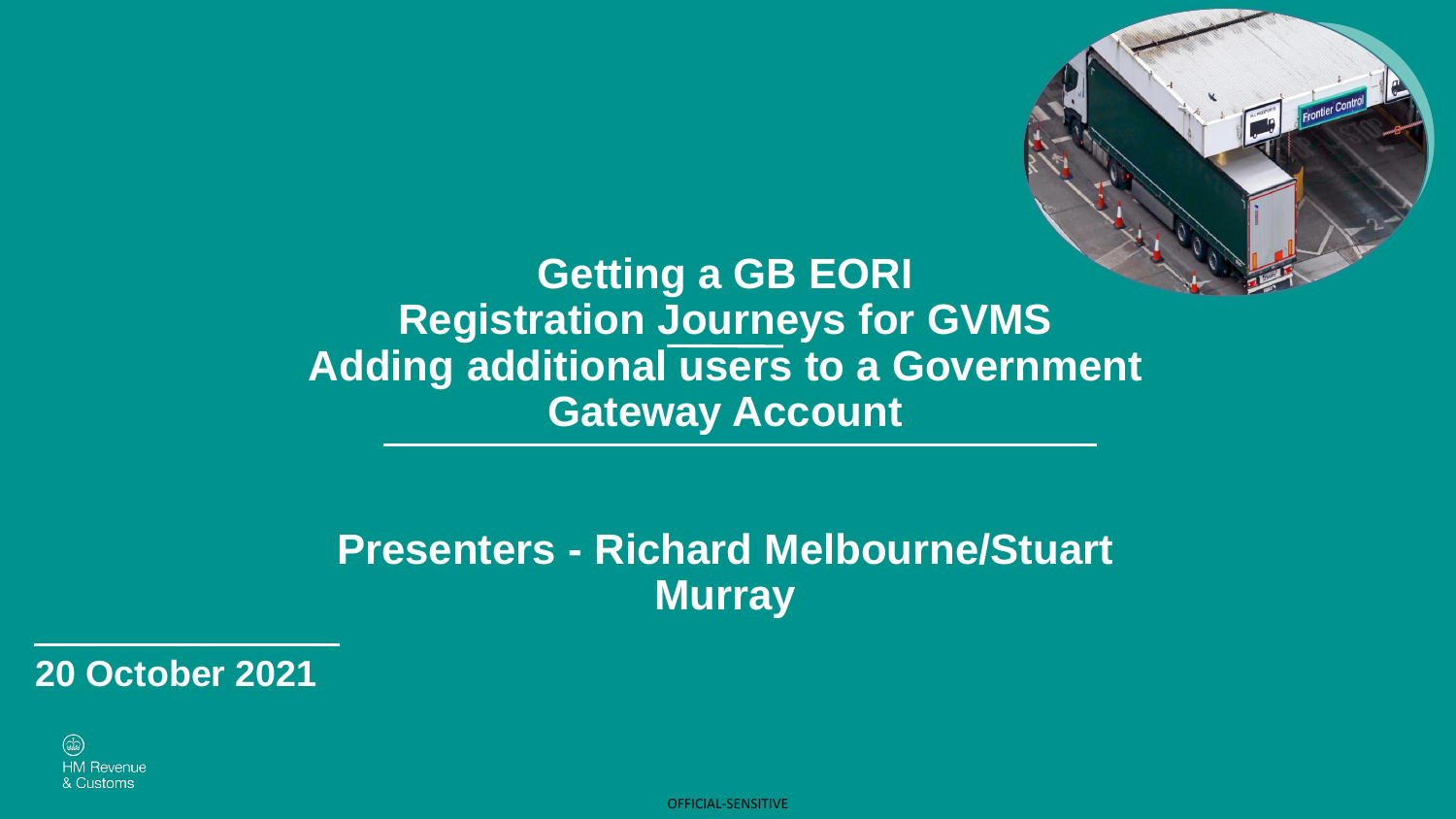# **An import journey (EU>GB) for GVMS References required to populate a GMR**

Frontier Control

**Presenters – Paul Earnshaw**

**20 October 2021**

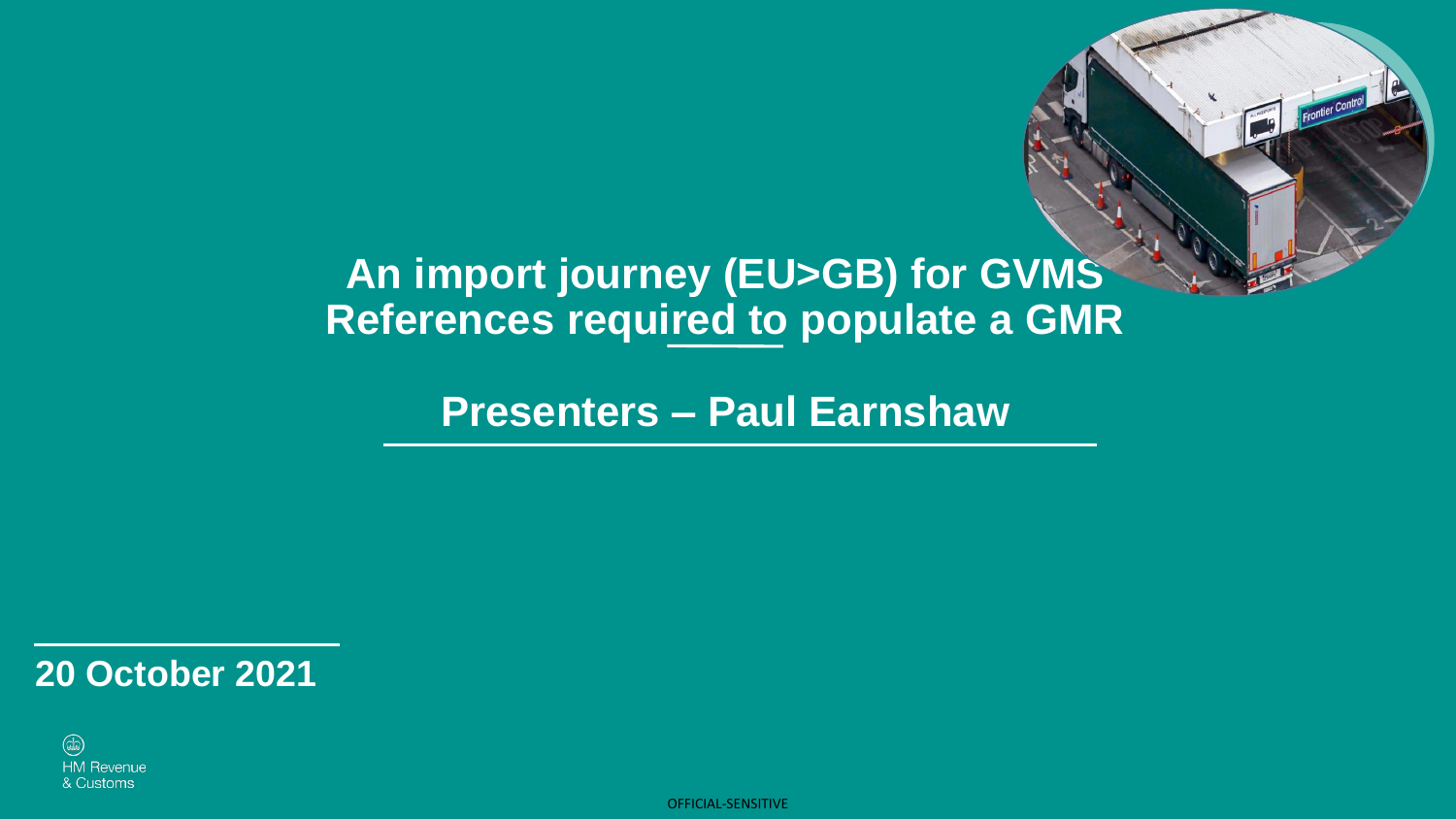#### GVMS Imports (EU>GB)



#### **Before Moving Goods**

- Apply for and receive a GB EORI number.
- Haulier registers for GVMS
- Trader submits a full or simplified Customs/Transit declaration or completes an entry in own records if authorised to move goods under EIDR.
- Trader receives MRN or ERN(s)
- Trader provides MRN/ERNs or EORI (if moving goods under EIDR) to haulier
- From July 22 Haulier (accompanied goods) or carrier (unaccompanied goods) completes S+S declaration using existing software or customs agent.

& Customs



#### **Before Arriving at EU place of Exit**

- Haulier requests goods movement reference (GMR) from GVMS for all movement types.
- Goods loaded to vehicle/trailer and all customs references and EORI (EIDR only) added to GMR.
- GVMS will validate that Traders EORI is linked to valid authorisation to allow them to move goods under EIDR process
- MRN/ERN can NOT be linked to multiple GMRs
- VRN/TRN/CRN input into GMR along with departure and destination port



#### **Upon Arrival at EU place of Exit**

- Carrier captures GMR at check in and sends to GVMS to validate
- Valid GMRs are approved to board
- Any Invalid GMRs and those with incorrect details must be turned away from the Port
- Carrier records GMRs for vehicles that have boarded





#### **Leaves EU and makes crossing**

- Carrier sends GMRs to GVMS upon embarkation
- GVMS receives GMRs and disaggregates ERN/MRN to HMRC systems to initiate arrival and OoT
- HMRC systems risks ERN/MRNs and sends updates back to GVMS



#### **Trailer Disembarks**

Person in control of the movement of the goods acts on selection result;

- **1. Goods have been matched to entries that requires no further checks, the entries has been cleared and vehicle/trailer is free to proceed.**
- **2. An entry(s) attached to this vehicle has not been Customs Cleared and the vehicle/trailer must proceed to the designated HMG facility**





- **1. GVMS identifies GMRs where no failures have occurred or checks have been identified.**
- **2. GVMS identifies GMRs where checks are needed and communicates a hold message**

#### NOT GOVERNMENT POLICY



system updated by Gov official

OFFICIAL-SENSITIVE



NZ ZN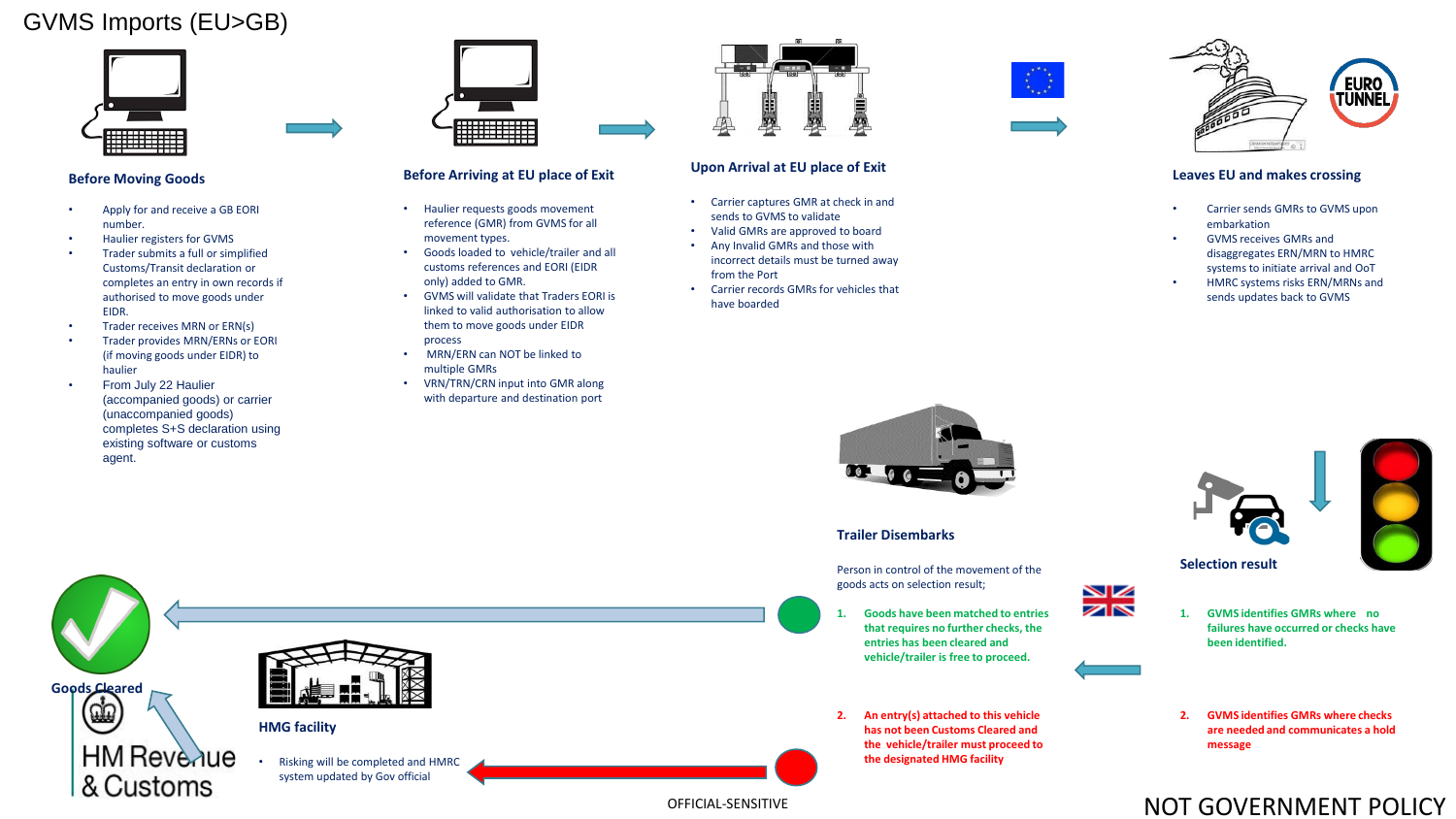# **GVMS scope (Movements between EU and GB from 01 Jan 22)**

A GMR will be required for all goods moving through GB ports that have adopted GVMS. A GMR should contain the following types of detail for the following movements for Imports/Exports from EU to GB/GB EU:

#### **Imports EU>GB**

**Imports declared into CHIEF or CDS** (Entry Reference Number for CHIEF (ERN) or Movement Reference Number (MRN) entered into GMR

**Entry in declarants records (EIDR) where Trader declares into their own records** (Trader EORI entered in GMR)

**ATA or TiR Carnet movements** (Carnet reference numbers entered into GMR)

**CTC Common Transit convention movements** (Transit Accompanying Document (TAD) MRN entered into GMR

#### **Exports GB>EU**

**Exports declared into CHIEF or CDS** (Declaration Unique Consignment Reference (DUCR)

**ATA or TiR Carnet movements** (Carnet reference numbers entered into GMR)

**CTC Common Transit convention movements** (Transit Accompanying Document (TAD) MRN entered into GMR (in some instances)

Also certain goods can be declared orally or by conduct at the border. If you need to make an oral or declaration [by conduct then you will need to complete a GMR too. Please refer to the guidance: goods that can be declared](https://www.gov.uk/government/publications/list-of-goods-applicable-to-oral-and-by-conduct-declarations)  orally or by conduct

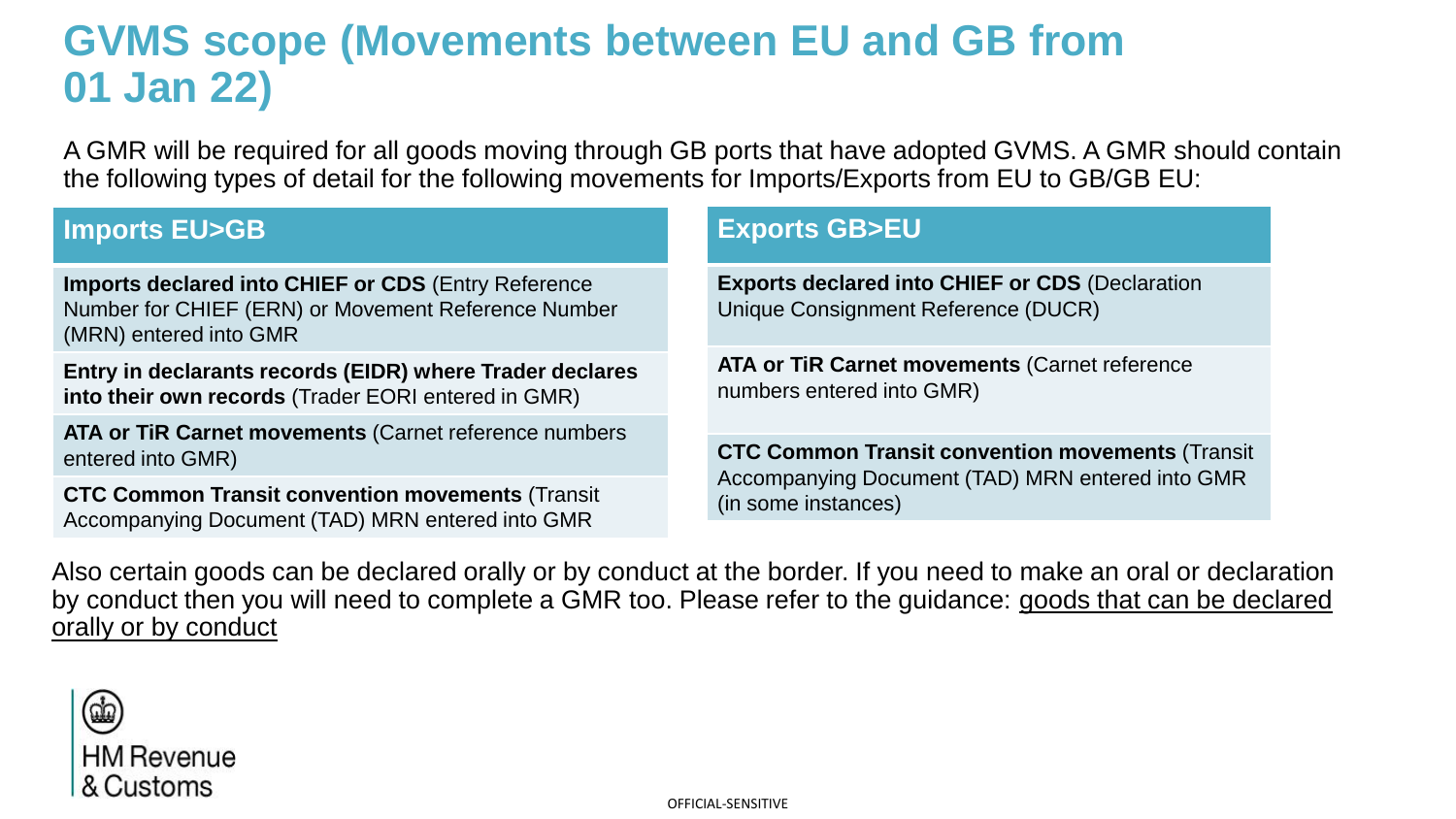

# **Create A GMR**

# **Presenter – Guy Robinson**

### **20 October 2021**

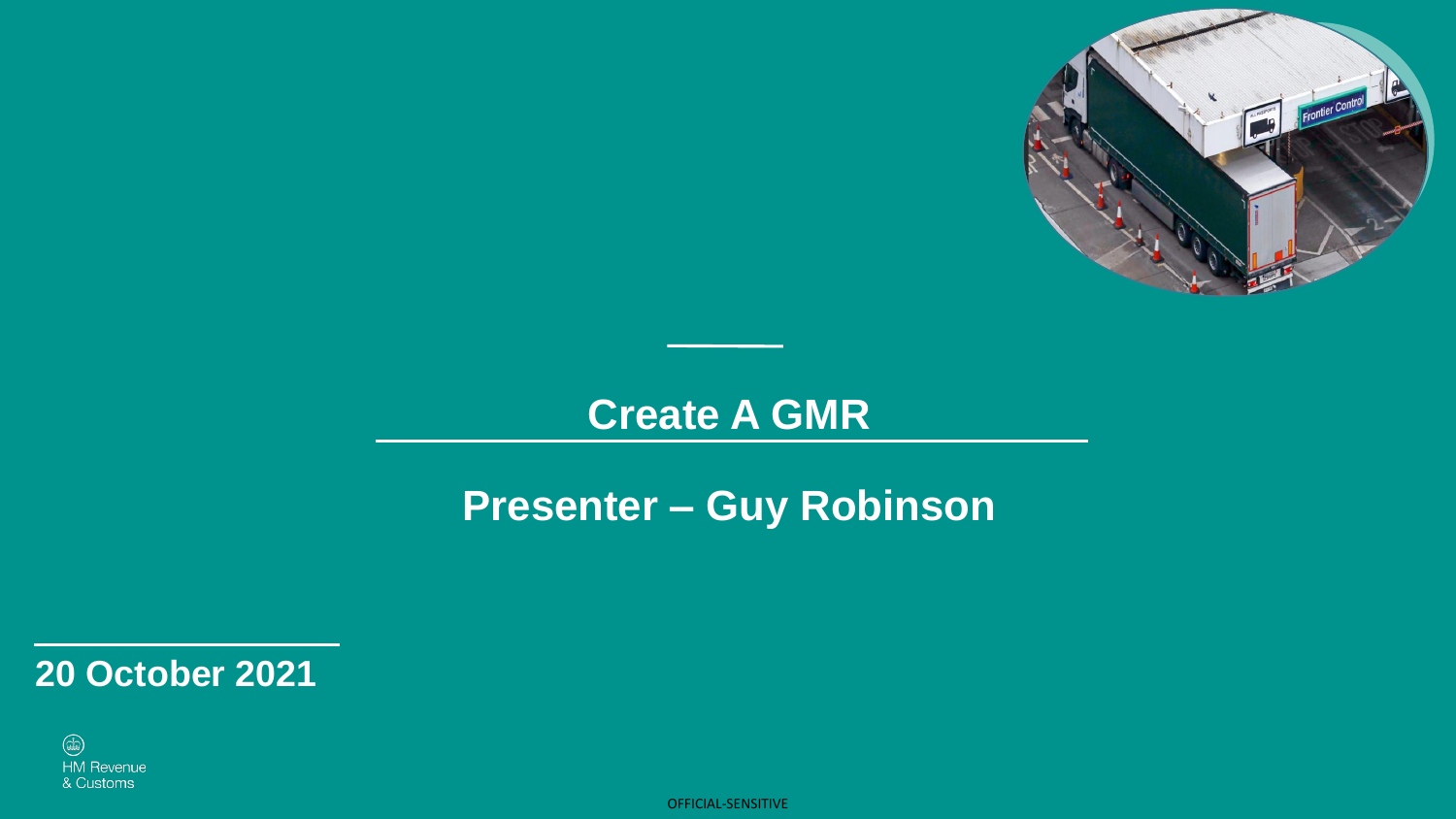# **Reporting for an Inspection**

It is the responsibility of hauliers to ensure that drivers are made aware of the need to stop for any checks required by HMG.

Hauliers must ensure there is a clear line of sight between themselves and drivers and processes/procedures are in place to ensure held/cleared messages are passed on.

However, it is possible for drivers to access the status of the goods themselves via the "check if you need to report for an inspection" service. This will enable drivers to check the status of a goods movement in real time by using Goods Movement Reference (GMR) being used to move the goods.

Drivers/Hauliers will be able to access a link via gov.uk to determine if their GMR requires an inspection or not.

It can be checked by any party with the link or URL in the GMR – so you don't need prior access to Government Gateway accounts – just a device with internet access such as a smartphone

<https://www.tax.service.gov.uk/driver-inspection-notification/start>

The service has been translated into the top 10 user languages

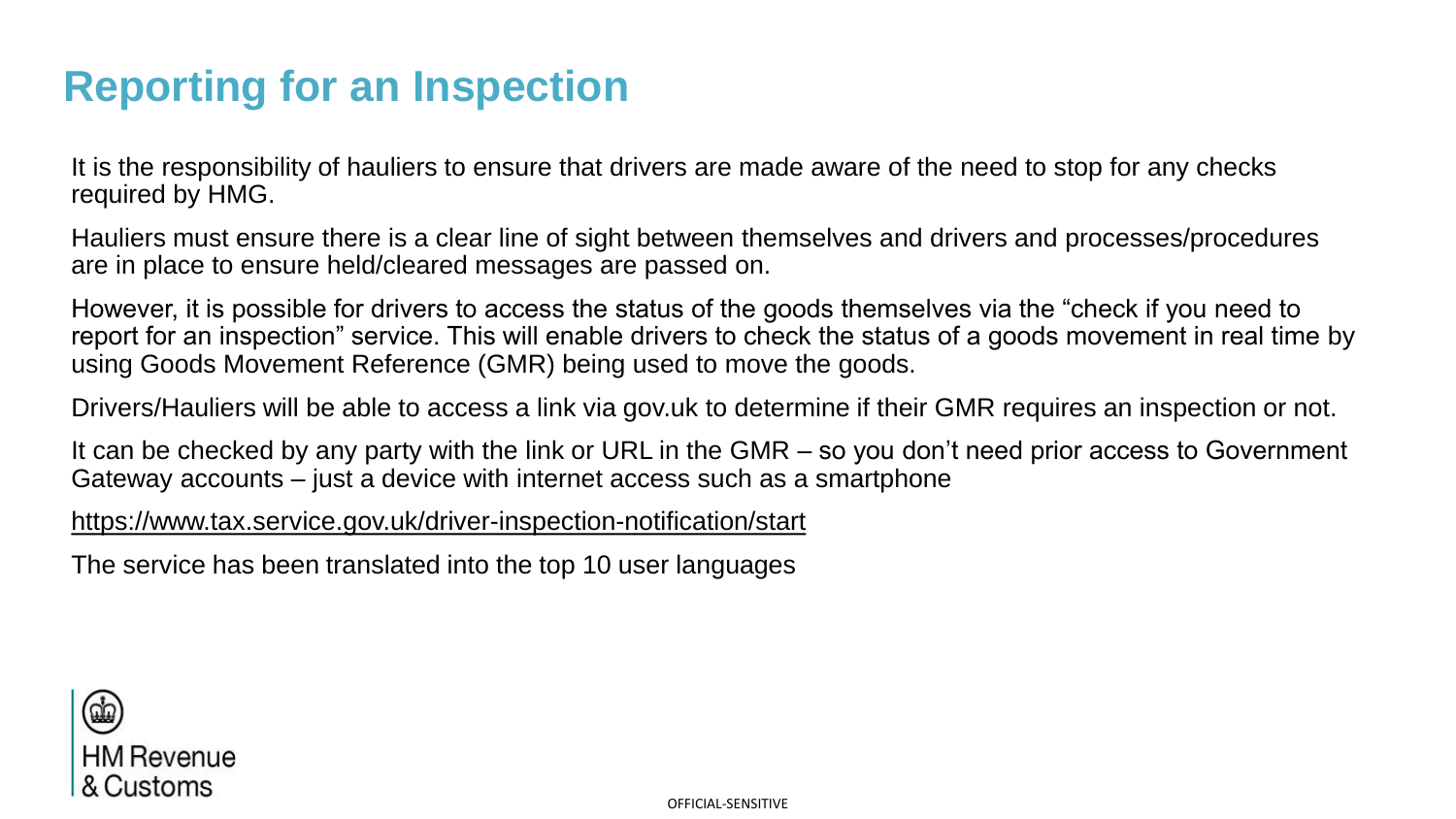

# **Driver Messaging Service**

**Presenter – Guy Robinson**

**20 October 2021**

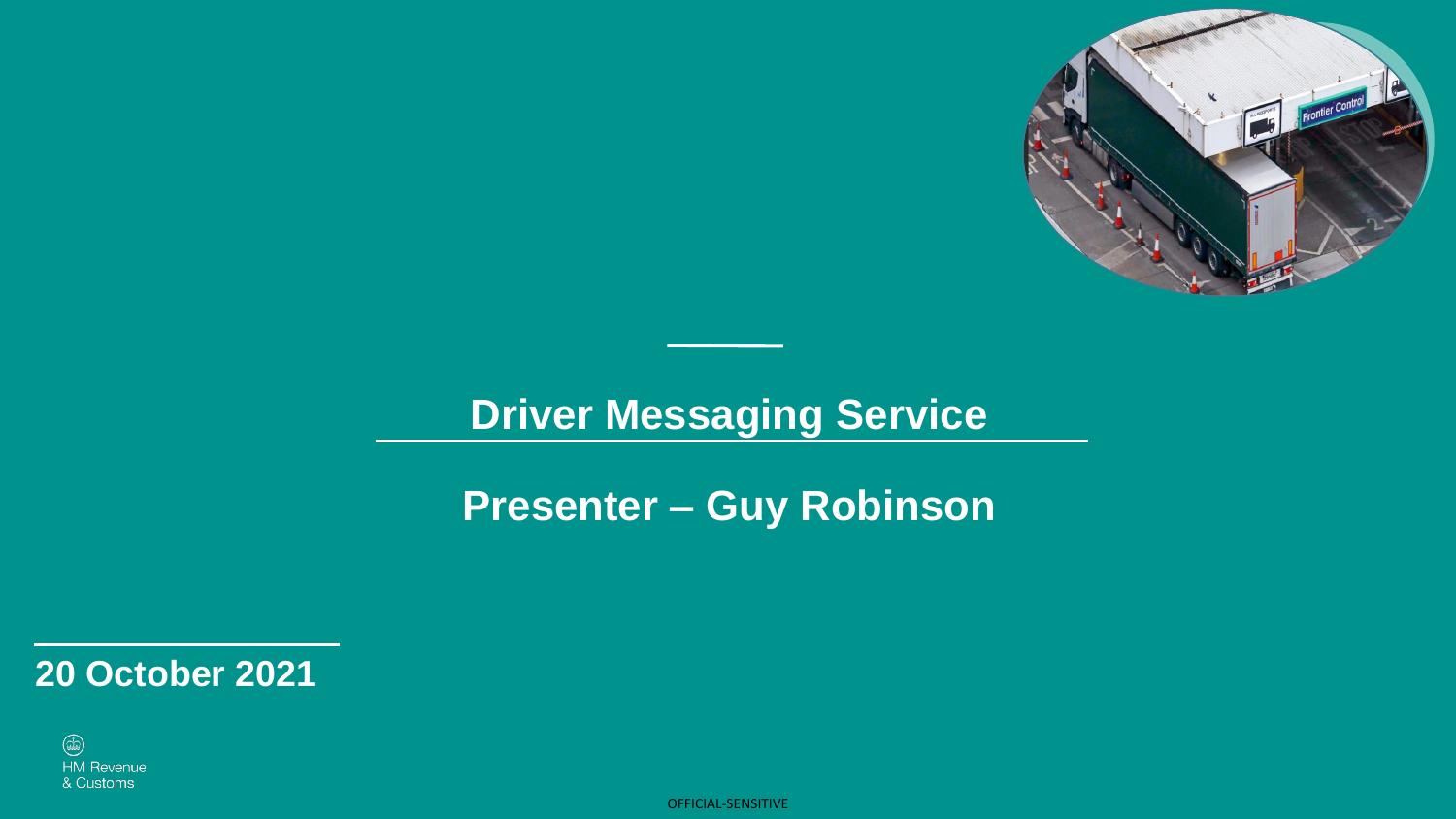

### **Feedback Time**

# **Presenter – Ged Webley**

### **20 October 2021**

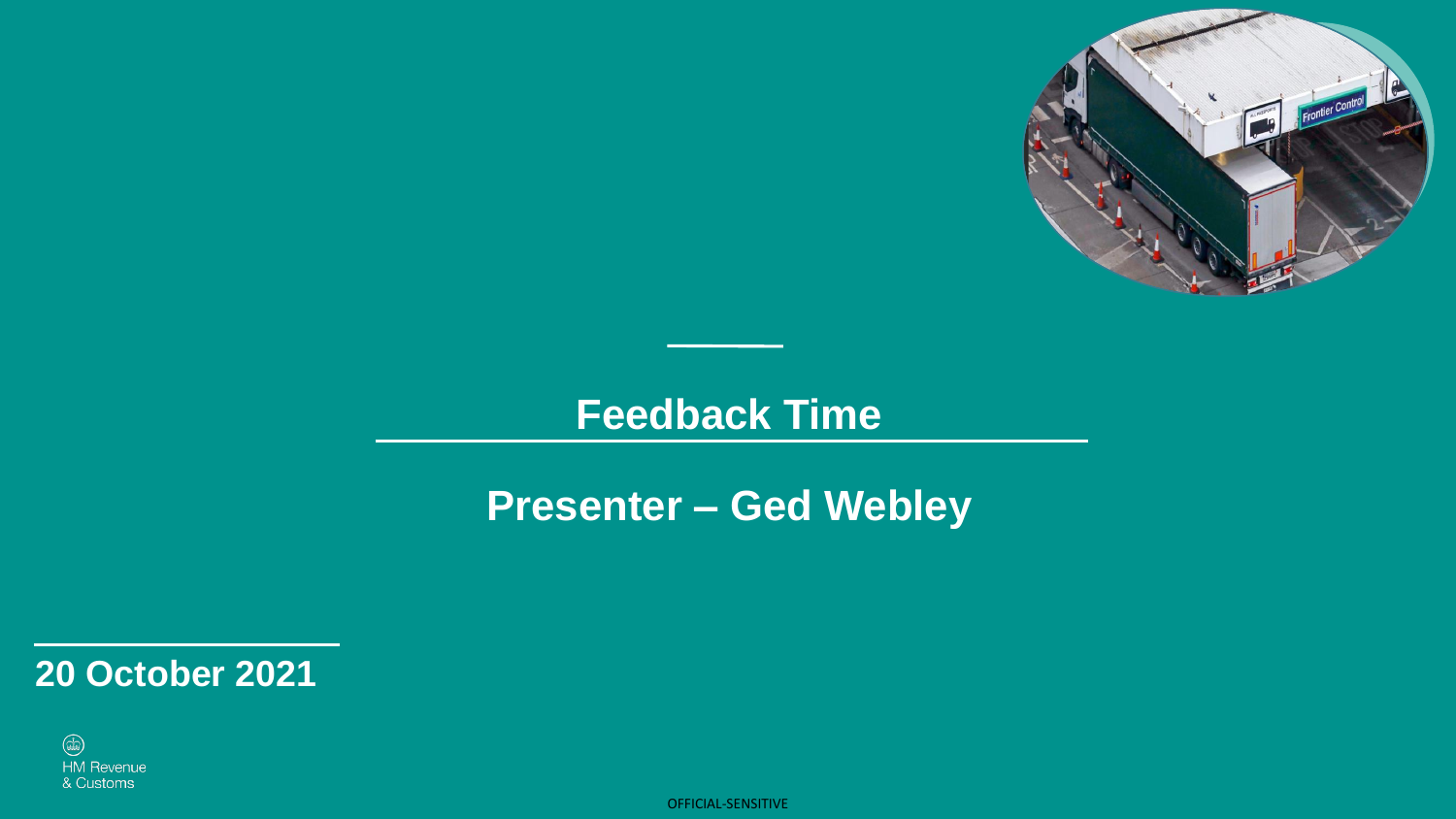

# **And Finally!**

# **Presenter Ged Webley**

**20 October 2021**

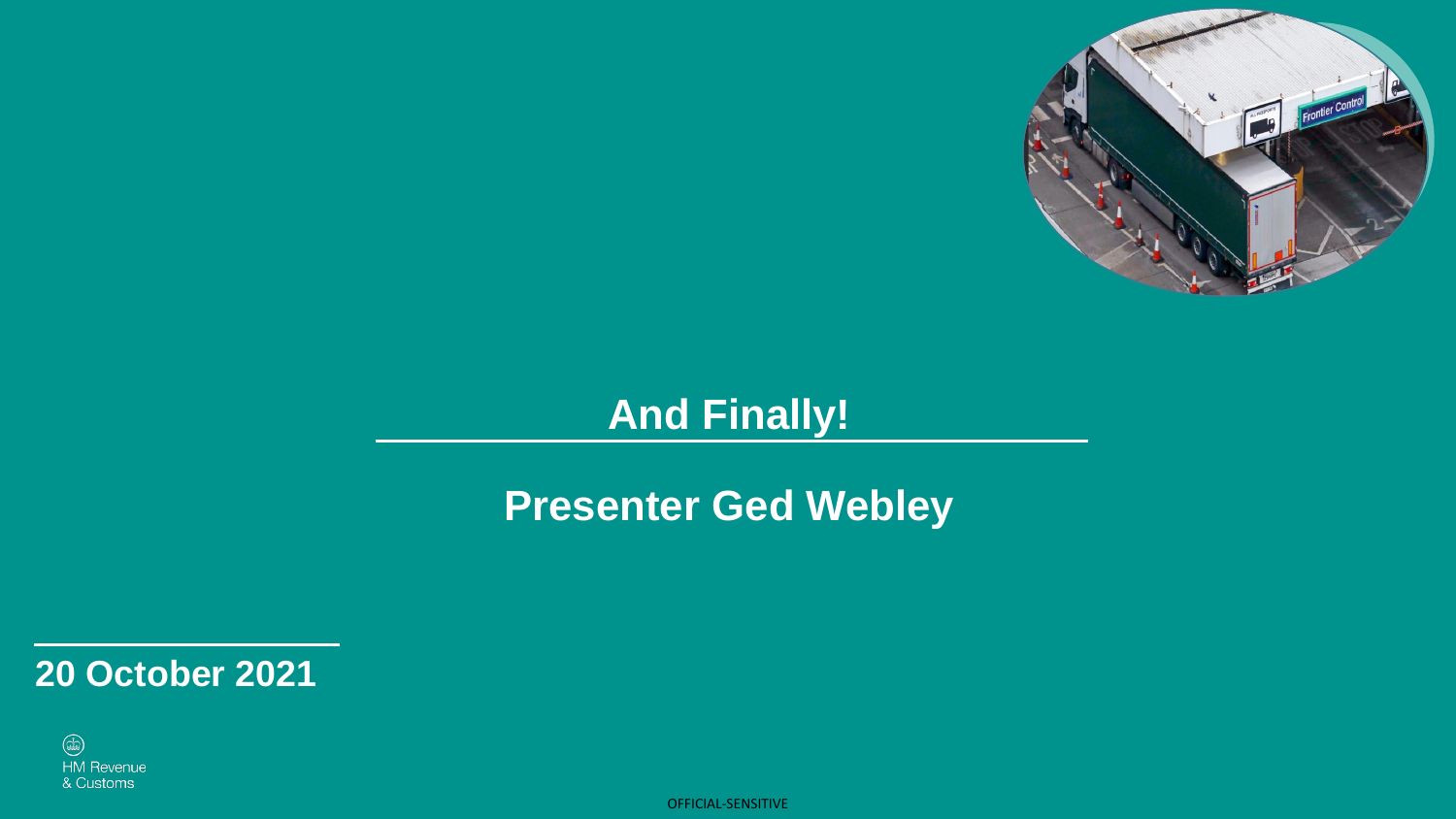

GVMS Availability and planned downtime is on Gov.uk



**CIT Helpline** Telephone: 0300 322 9434 *08:00 – 22:00 Monday to Friday 08:00 - 16:00 Weekends*

**Trader Support Service Telephone:** 0800 060 8888 **[https://www.gov.uk/guidance/trader](https://www.gov.uk/guidance/trader-support-service) -support-service** *24x7*



- Help moving goods at the border
- Problems registering for GVMS
- Error messages when creating GMRs
- NI Protocol advice, guidance training and support
- GVMS queries when TSS acted as intermediary

**Online Services Helpdesk** *Telephone: 0300 200 3600 8.00am to 4.00pm Monday to Friday*

• Government Gateway credential loss or reset

**DeskPro**

*24x7 Links from .gov.uk pages Staffed Monday Friday 8am to 6pm* • Issues with .gov.uk webpages Issues with GVMS Web User Interface



Driver can use link provided on GMR to **GMR** check if you need to report for an inspection